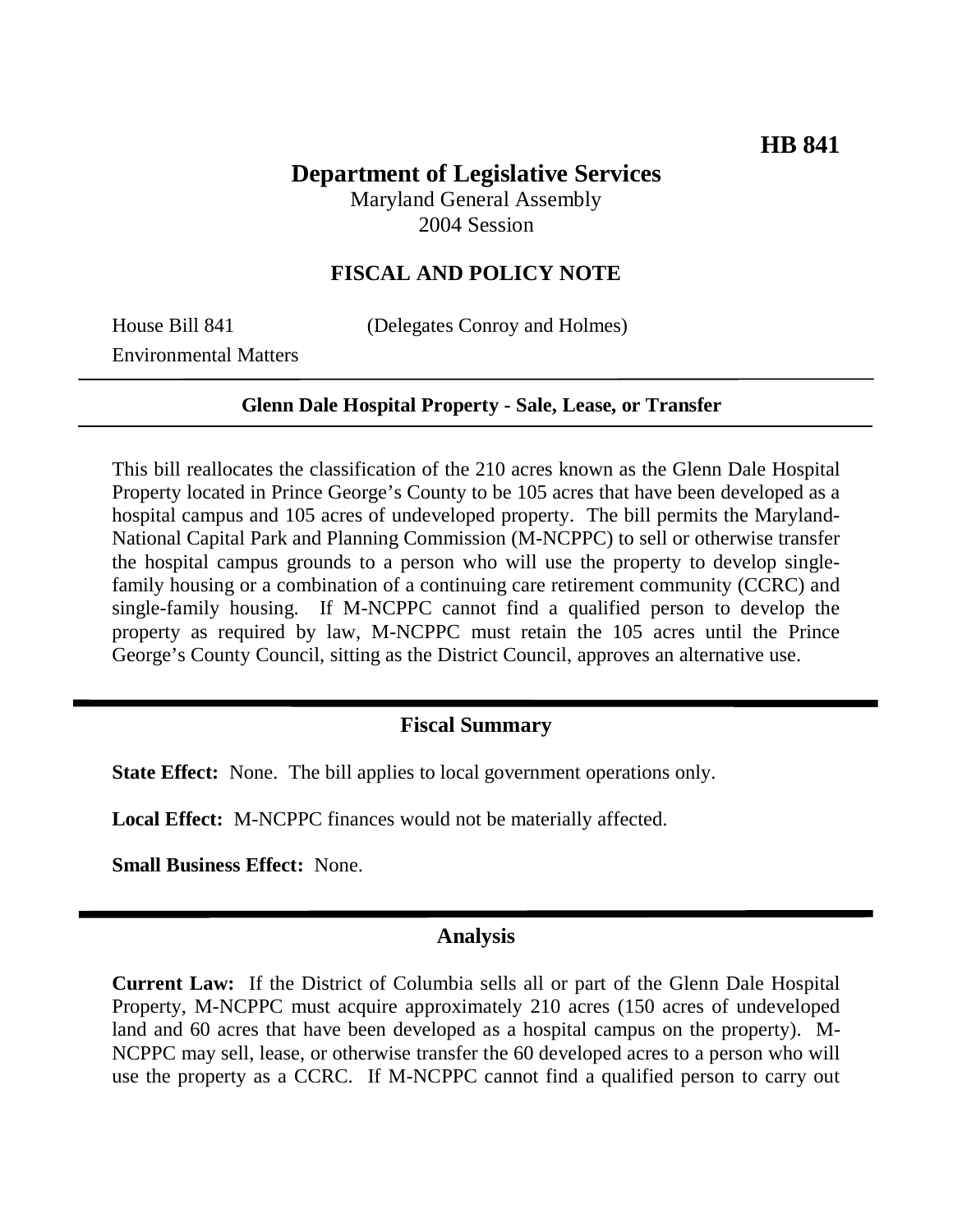these provisions, M-NCPPC must retain possession of the 60 acres until the Maryland General Assembly approves an alternative use.

M-NCPPC was created in 1927 to assume jurisdiction over parks and planning in Montgomery and Prince George's counties. M-NCPPC is composed of 10 members, five from each county, serving four-year terms. The five members from each county make up that jurisdiction's planning board. The commission acquires, maintains, develops, and operates park systems within the Maryland-Washington Metropolitan District. It adopts and amends general plans for physical development of the district; makes zoning recommendations to county councils; and approves subdivisions, location and grades of streets, location of public buildings and utilities, and street names and house numbering. Administration and planning expenses are paid from an administrative tax levied within the district.

The Prince George's County Council, sitting as the District Council, has specified zoning authority in Prince George's County. The District Council may adopt and amend zoning ordinances related to agricultural open space and has the power to regulate for the protection of historical, archeological, architectural, and cultural sites within the county.

**Background:** Glenn Dale Hospital, located in Glenn Dale, Maryland, was established in 1937 for low-income Washington-area children suffering from tuberculosis. The M-NCPPC already holds title to the hospital facility, which has not been used as a hospital for over 20 years, and over 200 acres of surrounding grounds. The intent of current law is to ensure that the undeveloped portion of the property (currently classified as approximately 150 acres) is incorporated in the M-NCPPC park system and give M-NCPPC the authority to transfer the hospital campus portion of the land (currently classified as approximately 60 acres) to a qualified person who will use it as a CCRC.

A CCRC offers a full range of housing, residential, and health care services for seniors by maintaining a variety of medical and social services and facilities on campus. A senior may enter into the community while healthy and then move to more intensive care on the same campus if it becomes necessary.

In 2002, Toll Brothers, Inc., a local housing developer, purchased the Glenn Dale Golf Club, a 125-acre golf course situated near the Glenn Dale Hospital Property. The developer plans to build 230 single-family homes on the golf course. Prince George's County had considered purchasing the land, under a clause in the sales contract that permitted another purchaser to acquire the property if the purchaser maintained the property as a public golf course; however, the county missed the October 25, 2003 deadline. Prince George's County has also considered offering Toll Brothers approximately 105 acres of the Glenn Dale Hospital Property in trade for county